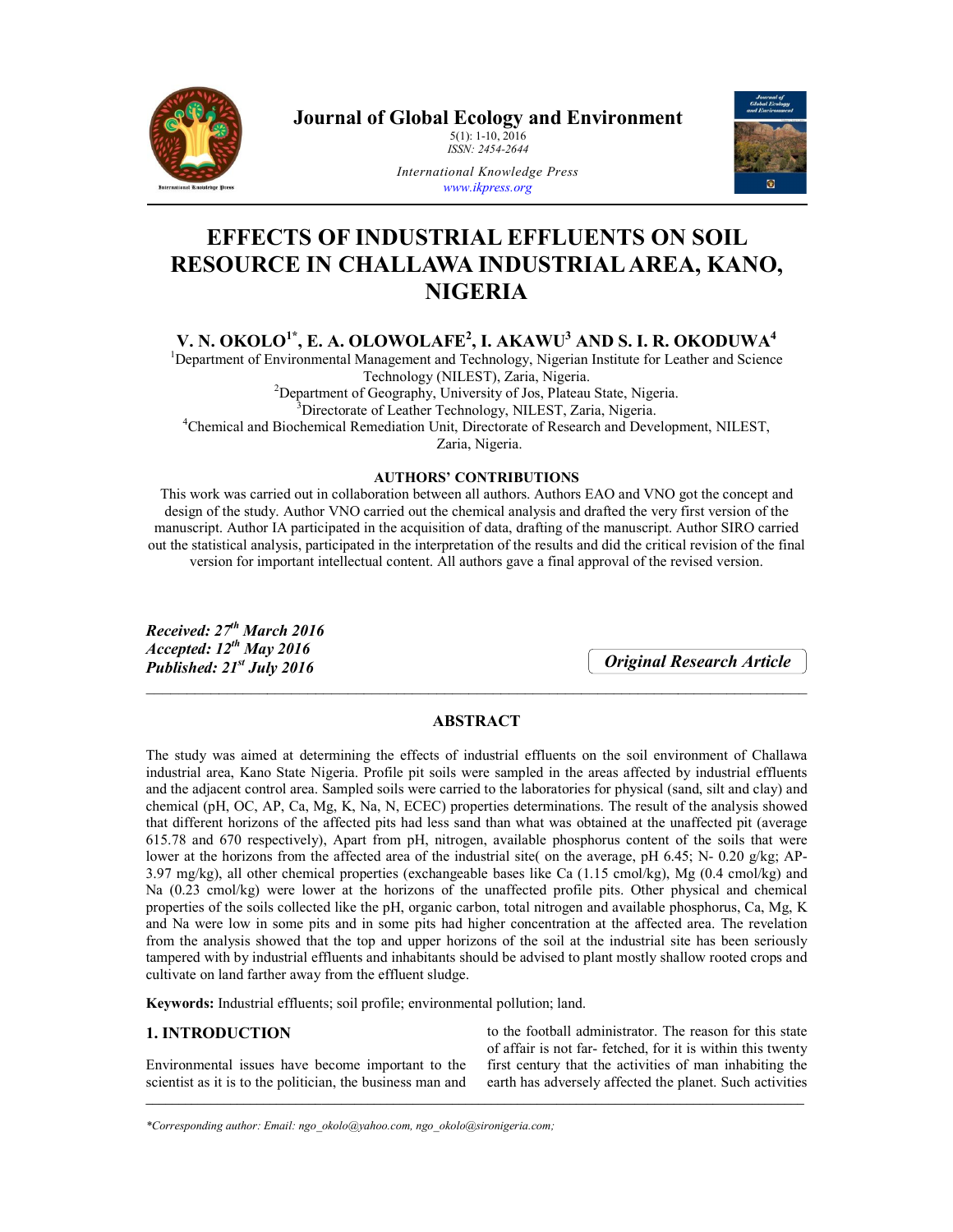include: industrialization, the use of atomic bomb, nuclear plants, arsenal of mass destruction or killings, improvements in agriculture, health, food processing, the cars, jet and space travels, the plastics revolution, deforestation and desertification, information technology and many others. All of them with their attendant or accompanying stresses on the environment. The compelling need for the awareness of these problems is imperative in the sense that environmental pollution does not respect geographical or political boundaries. For instance, gases released in England caused defoliation in Sweden. Toxic effluent discharged or released to River Niger in Mali can be harmful downstream in Nigeria [1]. Also in recent times, there has been a global traffic of toxic wastes [2]. Effect of industrial effluents is one of the most important problems around the world in which thousands of millions of world inhabitants suffer health problems [3]. The recent years have witnessed significant attention being paid to the problems of environmental contamination by a wide variety of chemicals including the trace metals [4]. Trace metals enter into our environment from both natural and anthropogenic sources [4]. They contaminate food sources and accumulate in both agricultural products and sea foods through water, air and soil contamination [5]. All trace metals are toxic at soil concentration above permissible levels [5]. The addition of these metals to the soil may affect the microbial proliferation and enzymatic activities; this may possibly lead to a decrease in the rate of biochemical processes in the soil environment. The effect of trace metals on biochemical reaction in soil may vary with pH, organic matter content, particle size distribution, vegetation and-total hydrocarbon content [6]. The development of technology is pursued with increasing intensity as a way of remedying ailing economies. In Nigeria, new industries are emerging to reverse the current unpleasant trends in the economy [7,8]. The growing intensity of industrialization inevitably imposes an increasing burden on the environment as both the source of raw materials and the depositor of all effluents [8]. The wide range of new processes, raw materials and wastes rejected in association with emergent technologies in industries expose the environment and society to increasing contamination and related hazards [8]. There is a progressive contraction in the free space available for comfort and safe occupation. The contamination of land, water and food is progressive and imposes new and intensifying demands on the management of resources and services [8]. The ultimate danger posed by either an unmanaged or poorly managed industrializing society is cumulative, emerging as the sum of contributions

from individual type of industries. The efficient management of the environment and risks arising from pollution has as a reference point the rules and regulations of the agencies of government charged with responsibilities for the same. Industrial processes such as steel making, chrome plating, dye and pigments, leather tanning processes and wood preservation are common sources of acute environmental pollution if not properly controlled [8]. The movement of destructive materials into soil and ground water through disposal of wastes, discharge of effluents from industries, or release of chemicals through agricultural activities has led to increased vulnerability of ground water and soil [9]. In Challawa industrial area of Kano, many industries are sited, notably, the beverage industries, the leather industries, the textile industries, and many others which have gone out of production due to one reason or the other.

This research therefore sought to determine the extent of harm done to this area by comparing the quality of soils of different soil profile pit at the affected area with those of the unaffected area.

#### **2. METHODS**

The site for soil profile pit sampling for the affected area was at a distance of 04 m, 104 m and 204 m away from the effluent sludge site and was 95 m away from the river bank. The geo-reference of the area was latitude N11°52.756<sup>I</sup>, longitude E 008°28.296<sup>I</sup> and the elevation was 432m. The sites were cleared and exposed. The pits were dug 2 m length, 1 m width and 1.98 m depth. The water table was at the depth of 1.98 m. The soil profile pits were, cleared and sampled according to various horizons. The faces of the pits were cleaned carefully with a spade, noting the succession of the horizons.

About nine natural horizons were noticed in the first profile pit, six in the second and five in the third profile pit at the affected area, while four horizons were noticed at the pit at the unaffected area. The horizons were carefully demarcated from each other with the aid of a knife as shown on Plates 1 and 2. The surface was pricked with a knife to show the structures, colours and compactness. The samples were collected starting from the bottom-most horizon first (to avoid contamination) by holding a large basin at the bottom-limit of the horizon while the soil above is loosened by a khupi. Soil from different horizons were collected differently and put in separate polythene bags with labels and sent to the laboratory for analysis.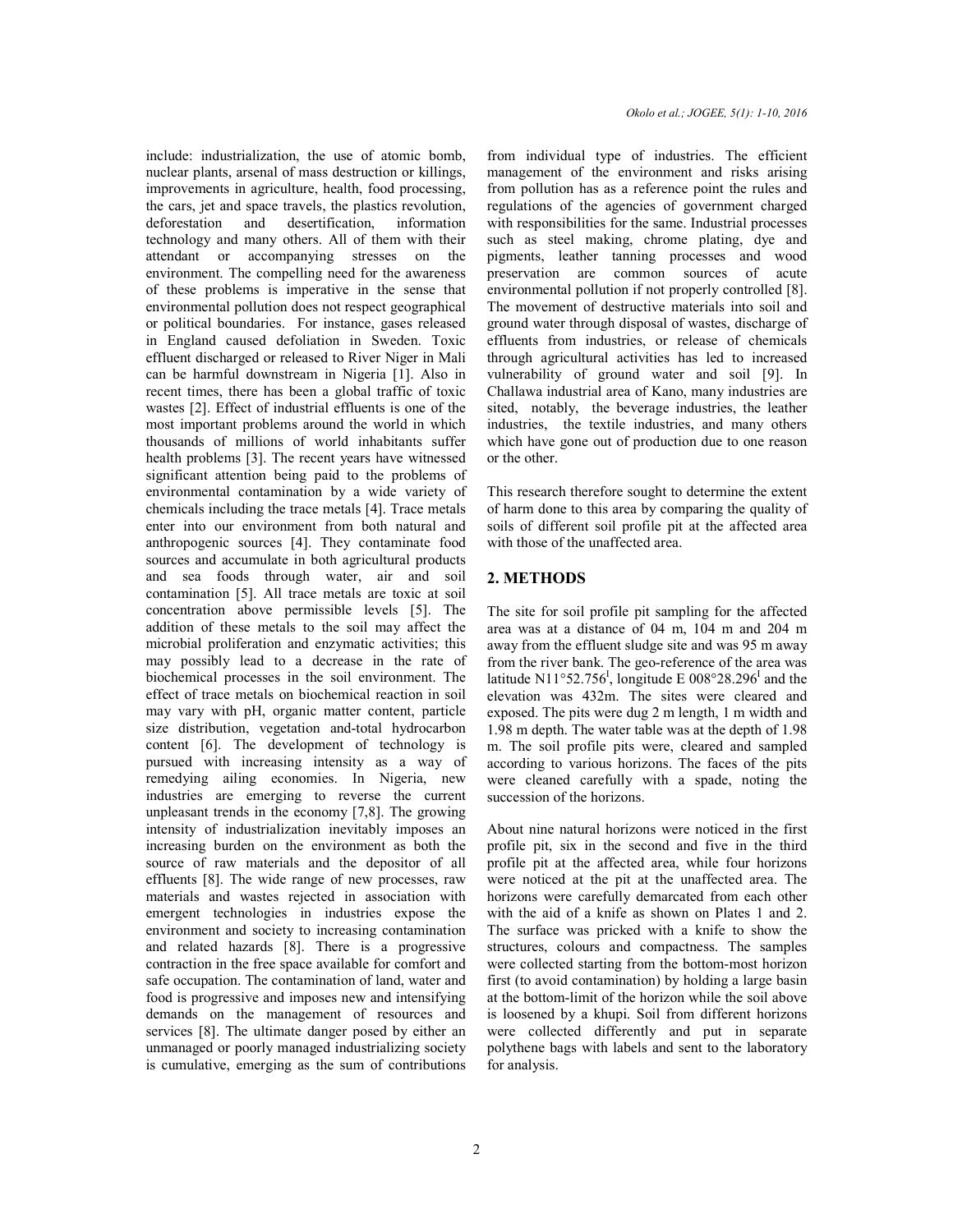

**Plate 1. Affected area marked for sample collection**



**Plate 2. Digging of a typical Profile pit**

#### **2.1 Laboratory Analysis**

Some of the physical and chemical parameters of the samples (sand, silt, clay, pH, Organic matter, Total Nitrogen, Available Phosphorus, Exchangeable Bases, Exchangeable Acidity and Cation Exchange Capacity were analysed using appropriate methods: sand, silt and clay by hydrometer method (Separation by sieving), organic matter by Colorimetric method using Colorimeter [10], Nitrogen by [11] (using Tecator model 1016 digester in conjunction with model 1012 autostep controller), ECEC by ammonium acetate saturation using Aeration units [12]. Available Phosphorus by Ammonium Molybdate method [13], Exchangeable Bases was done using Atomic Absorption Spectrophotometer.

#### **3. RESULTS AND DISCUSSION**

The effects of industrial effluent on some chemical and physical properties of soil resources at the Challawa industrial area are described in Tables 1-5.

Sand from the horizons of the unaffected area, decreased down the horizon as shown on Table 1. This may not be unconnected with the effects of industrial effluents. The coarse texture of the soils in these horizons conferred on the soils poor nutrient and water retention ability and low structural stability which aid high erosion and makes the land vulnerable to degradation [14]. The profile horizons may possibly have greater infiltration capability than the top soil and so greater chances of the effluent being transported down the horizons. This may also account for the depth of erosion noticed in the area.

In a similar vein, silt content at the horizon of the profile pit not affected by industrial effluent decreased down the horizon (120 g/kg at 1<sup>st</sup> horizon to 100 g/kg at  $4<sup>th</sup>$  horizon as shown on Table 1), it also decreased at different profile pits as one moves away from the sludge (340 g/kg at 4 m and 140 g/kg at 204 m) as shown on Table 4. At the top soil, silt content was more at the area not affected by effluents than at the area affected (362.4 and 322.7 g/kg) respectively as shown on Table 1. There was a significant difference between the concentrations. High presence of silt at different horizons of profile pits at the affected area confirmed the fact that these effluents contain a lot of silt which may have come from the tanneries and beverage industries, possibly from skin and food components which was still less than what was obtained at the unaffected area. In a similar vein, the value of silt at the top soil in the area affected was significant at  $p > 0.05$  as shown on Table 4. This result in the soils at the affected area being more friable than the one at the unaffected area and so will promote greater agricultural yield as shown on Plate 1 [11,15]. The silt content at the top soil was higher than what was obtained at the profile pits (535.5 g/kg against 340 g/kg at the affected site and 561.2 g/kg against 120 at the unaffected sites. The clay content of the sampled soils increased down the horizon of the profile pits. Comparatively, the value of clay at the site not affected by industrial effluent increased higher down the horizon than that obtained at the site affected by effluent. Generally, the soil texture in these areas is sandy loamy.

## **3.1 Chemical Properties of Profile Pits Soil**

The Table 1 shows that pH was generally higher in the soils collected from area not affected by effluents (6.9) than in the area affected by effluents (6.1). There was no significant difference in the value of pH at horizons of pits at the affected and the unaffected areas. The value of pH increased as the distance of pit from the sludge increased. At pit 204 m from the sludge, the value of pH was 7.4. There was also no significant difference between the pH (water) and pH  $(CaCl<sub>2</sub>)$  along the different horizons of the different profile pits at both areas. In most soils, pH tends to increase with depth because the upper horizons receive maximum leaching by rainfall and by dissolved carbonic acids which remove metal cations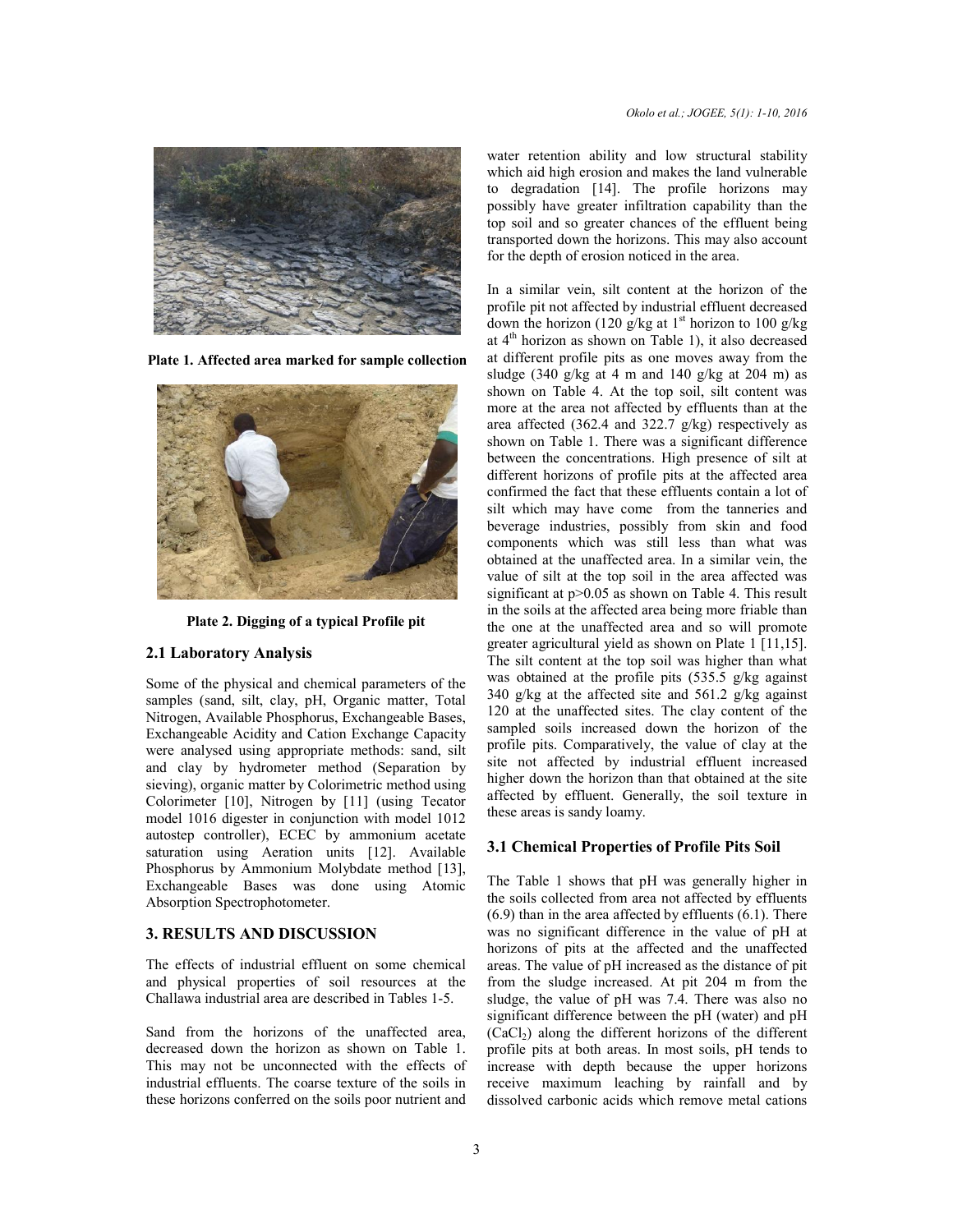$(Ca^{++}, K^+, Mg^{++})$  and replace them with  $H^+$ . Lower horizons are not strongly leached [16]. The acidity of soils from the affected pits may be as a result of the presence of aluminum. Aluminum contributes to the acidity of soils because, when  $Al^{3+}$  is displaced from an exchange site into the soil solution, it hydrolyses splitting water into hydrogen ion  $(H<sup>+</sup>)$  and Oxygen (O) and releasing a hydrogen ion to solution [16].

$$
Al^{3+} + H_2O = AlOH^{2+} + H^+
$$

Organic and chemical fertilizers may make soil more acidic. Hydrogen is added in form of aluminum based fertilizers [NH<sub>4</sub><sup>+</sup>], Urea based fertilizers (Co {NH<sub>2</sub>})<sub>2</sub> and as protein (amino acid) in organic fertilizer. Transformation of these sources: N in nitrates  $(NO<sub>3</sub>)$ releases  $H^+$  to create soil acidity. Therefore, enrichment with fertilizer containing ammonium or even adding large quantity of organic matter to a soil ultimately increases the soil acidity and lowers the pH [17]. This may have possibly caused the top soil to have lower pH than the soils from profile pits as shown on Table 2. Increase in exchangeable bases; Ca and Mg in the soils of the horizons affected by the effluent as shown on Tables 1, 2, 3 and 4 may have neutralized part of the acidity, thereby increasing the pH. The organic content can also react with aluminum to form aluminum complexes [18,19], thereby reducing the potential acidity of the soil. Apart from the industrial effluents which greatly contribute to the increase of micronutrients in the soils, some nutrients also are available in more acidic ranges [20-22], which may also have contributed to the increase in higher level of micronutrients in the soil. The acidity of the top soils was significant at  $p > 0.05$ . The acidity,  $pH$  (Cacl<sub>2</sub>) of the soils was lower than that of  $pH$ (water). Table 1-4 shows that the soils at affected and unaffected areas have low pH.

Organic carbon was comparatively lower at the horizons of the pit at the area not affected by the industrial effluent than at the area affected as shown on Tables 1 - 4. The highest value of organic carbon was obtained at the first horizon of the pit 4 m from the sludge (5.4 g/kg), while the lowest was at the first horizon of the pit 204 m from the effluent sludge (0.2 g/kg) as shown on Tables 2 - 4. There was no significant difference between the levels of organic carbon at the first horizon of the pit at the area affected and the value obtained at the top soil, but there was a significant difference between the values obtained at the top soil of the area affected and that of the area not affected (0.79 g/kg and 5.55 g/kg respectively). Comparatively, the soils from the pits that were not affected had lower carbon content than those from the affected area. The high level organic matter at the affected areas agrees with Chakraborty [23,24] findings that 79–80% of the total dissolved volatile solids in the settled and filtered composite tannery wastes is composed of organic matter present in the form of protein compounds. Harihara et al. [25] also confirmed this. The mean value of top soil organic carbon in the unaffected area was 76% while that of the area affected was 55.5% and the change % was 630%. The low carbon content of the soil from unaffected area agrees with those of the soils in West African savanna [26]. This can be attributed to high rates of mineralization and disappearance of organic matter in Tropical climate. Burning of crops residues, grasses and erosion before the commencement of next planting season, may have also contributed to low organic content at the unaffected area. At the affected area, the organic content at the top soil was significant at  $(P<0.05)$ .



#### **Plate 3. A typical soil profile pit in area affected by industrial effluent discharge**

Nitrogen content of the soil obtained at area not affected and area affected by effluent decreased down the horizon  $(0.4 \text{ g/kg} - 0.1 \text{ g/kg})$ respectively except in the fourth horizon where there was an increase (1.3 g/kg) as shown in Tables 1-4. The value of nitrogen decreased as the distance of pits moved away from the sludge. At the pit 4 m away from the sludge, the value was 0.6 g/kg, at 104 m away, the value was 0.4 g/kg while at 204m, and the value was 0.1 g/kg as shown on Tables 2 - 4. The value of nitrogen at these areas was not significantly different from each other. Based on the complaints by the inhabitants of the area that their agricultural produce decreased by day, it shows that the available nitrogen is still being tampered with by the industrial effluent which manifests in the pale green or yellow colour of the leaves of the produce which is a sign of nitrogen deficiency as shown on Plates 1, 5 and 6 [23]. Though the value of nitrogen at top soil of the affected area was higher than that at the unaffected area, the concentration was not significant as shown on Table 5.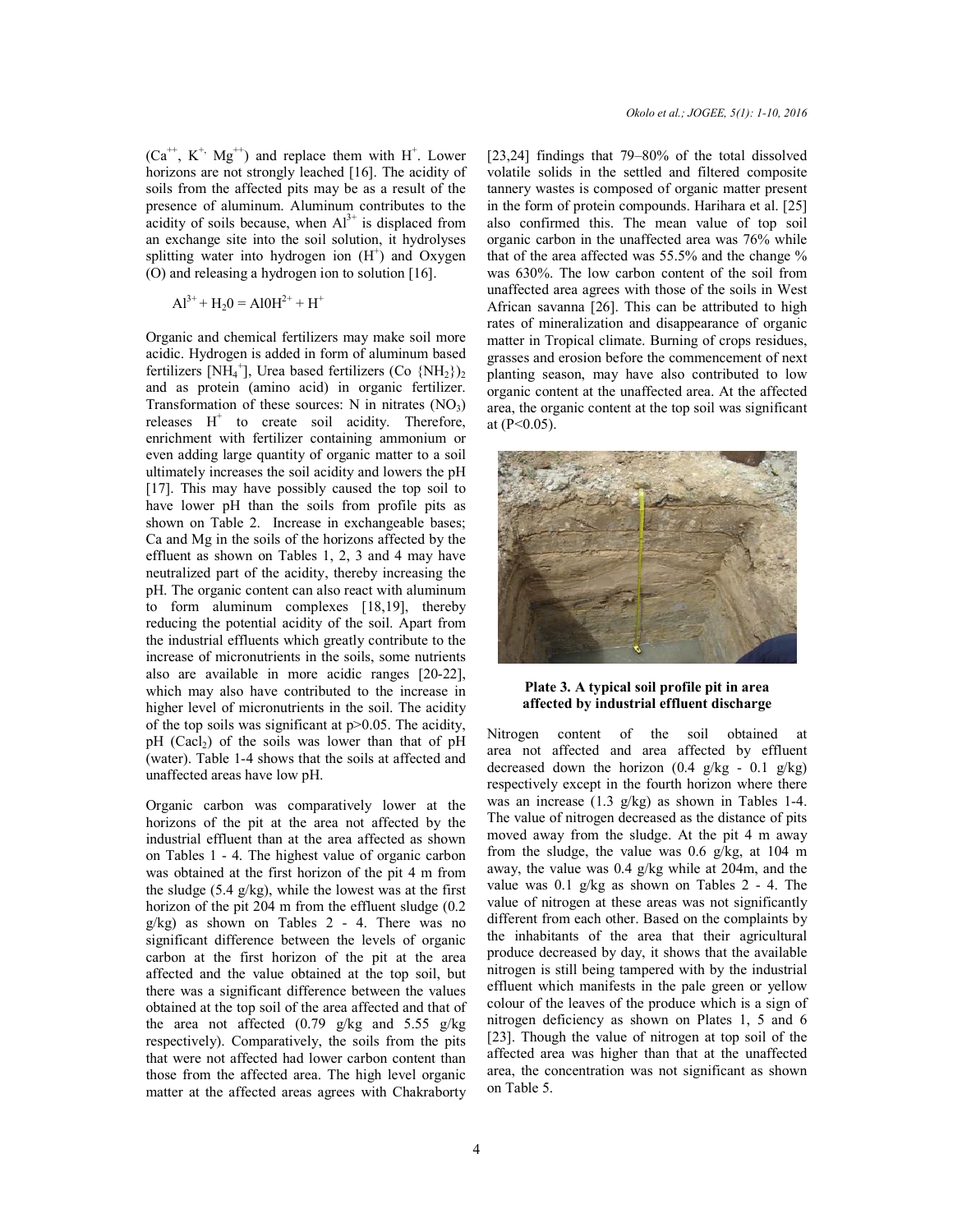There was no significant difference between the soils collected from the affected and unaffected areas of the sites in terms of their available phosphorus content as shown on Table 1 - 5. The element had a low value of change % of 3.7% at the top soil as shown on Table 5. According to Brady and Weil [21,27], one of the factors that influence the availability of phosphorus is soil pH. AP becomes much more available at pH levels between 6.0 and 8.0 while it becomes less available at lower pH (< 6.0) where the element is liable to be fixed by Al, Fe and Mn [19,20,24,28]. Since the pH (water,  $CaCl<sub>2</sub>$ ) of ifference between the soils<br>and unaffected areas of the<br>able phosphorus content as ble  $1 - 5$ . The element had a low value of 3.7% at the top soil as shown on Table 5.<br>
b Brady and Weil  $[21,27]$ , one of the is that influence the availability of phosphorus is<br>
H. AP becomes much more available at pH<br>
between 6.0 and 8.0 while it becomes<br>
available at lower pH ( $\leq 6.0$ ) where the<br>
ent is liable to be fixed by Al, Fe and Mn<br>



**a. Affected profile pit at site A** 







**c.** Affected profile pit at site C  $\qquad \qquad$  **d.** Unaffected pro

**b. Affected profile pit at site B**



**d. Unaffected profile pit at site D pit** 



**Plate 5. Soil and bushes affected by effluents**



Plate 6. Farmland destroyed by industrial effluent

**Plate 4 4. Profile of the various pits**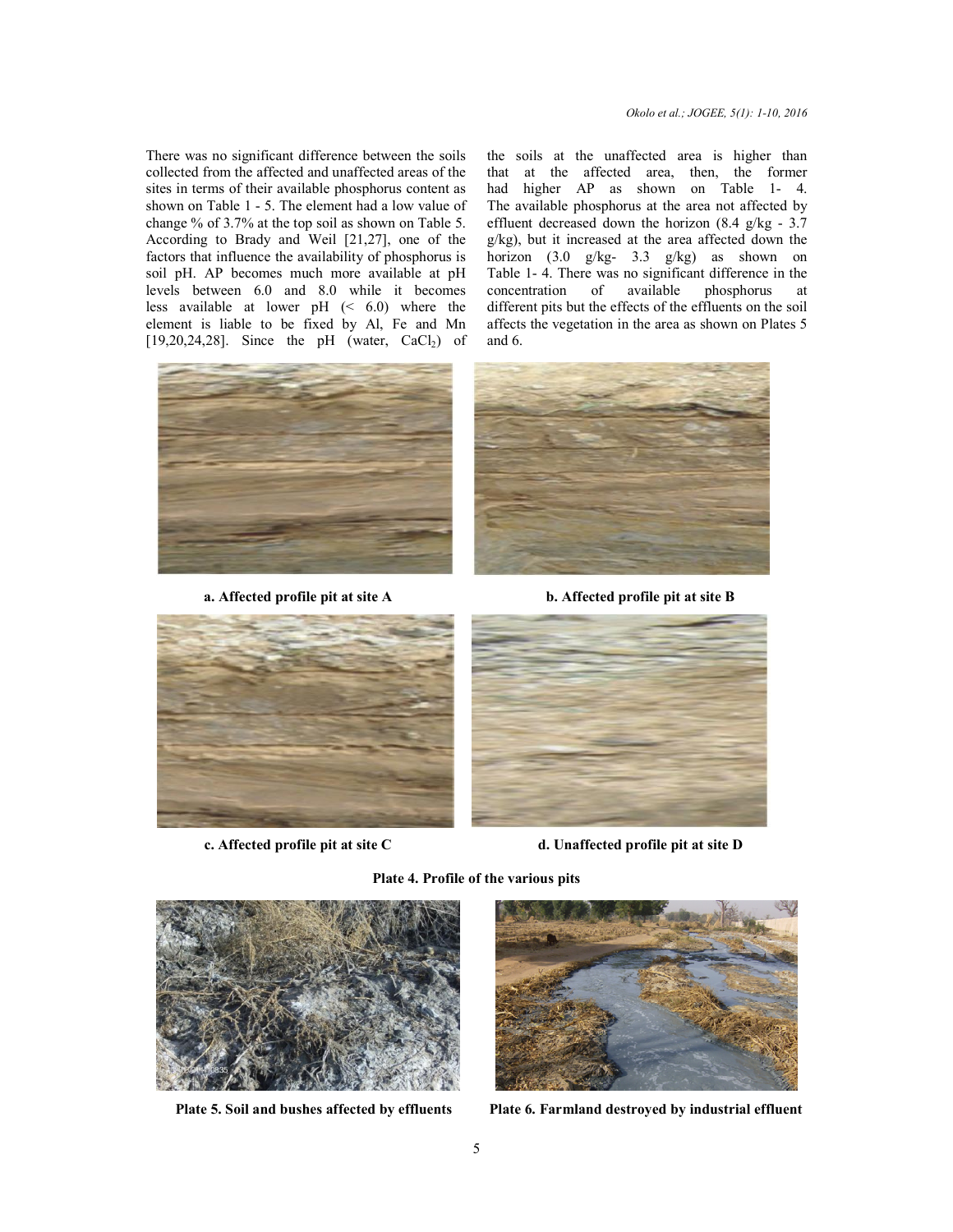| <b>Horizons</b> | Sand   | Silt   | Clav   | Fexture   | pH     | рH    | $\overline{OC}$ |        | <b>AP</b> | Cа                              | Mg        | n.        | Na  | <b>ECEC</b>             |
|-----------------|--------|--------|--------|-----------|--------|-------|-----------------|--------|-----------|---------------------------------|-----------|-----------|-----|-------------------------|
|                 | (g/kg) | (g/kg) | (g/kg) |           | (water | CaCl, | (g/kg)          | (g/kg) | (mg/kg)   | (cmol/kg)                       | (cmol/kg) | (cmol/kg) |     | $(cmol/kg)$ $(cmol/kg)$ |
|                 | 760    | 120    | 120    | SL        | 6.9    | 6.6   | $\angle 74$     | 0.4    |           | 1.0                             | 0.4       | 0.0       | U.S | 1.4                     |
| ∼               | 720    | 100    | 180    | <b>SL</b> | 6.8    | 6.6   | $\cdot$ .0      | 0.2    | ັ.        |                                 | U.1       | 0.0       | U.S | 1.6                     |
|                 | 600    | 100    | 300    | <b>SL</b> | 6.9    | 0.4   | <u>.</u>        | 0.1    | 4.0       | $\overline{1}$ .                | 0.4       | 0.0       | 0.2 | 1.8                     |
|                 | 600    | 100    | 300    | SL        | 6.5    | 6.2   | $\angle$ .0     | .      |           | $\overline{1}$ . $\overline{2}$ | 0.4       | 0.0       | U.Z | 1.8                     |

### **Table 1. Soil profile data from area not affected by industrial effluent**

*OC=Organic carbon; N=Nitrogen; AP=Available Phosphorus; ECEC=Effective Cation Exchange Capacity; SL= sandy loam*

## **Table 2. Soil profile data from the area affected by effluents at 4m from effluent sludge**

| <b>Horizons</b> | Sand   | <b>Silt</b> | Clav   | <b>Texture</b> | рH      | рH                | OС     |        | АP      | Cа                             | Mg                  | ĸ           | <b>Na</b>               | <b>ECEC</b> |
|-----------------|--------|-------------|--------|----------------|---------|-------------------|--------|--------|---------|--------------------------------|---------------------|-------------|-------------------------|-------------|
|                 | (g/kg) | (g/kg)      | (g/kg) |                | (water) | CaCl <sub>2</sub> | (g/kg) | (g/kg) | (mg/kg) |                                | (cmol/kg) (cmol/kg) |             | $(cmol/kg)$ $(cmol/kg)$ | (cmol/kg)   |
|                 | 560    | 340         | 100    | <b>SL</b>      | 6. .    | ے ۔               | 5.4    | 0.6    | 3.0     | 3.2                            | 0.8                 | $0_{1}$     | 0.1                     | 4.1         |
|                 | 440    | 400         | 160    |                | 5.9     | 5.2               | 5.0    | 0.5    | 3.2     | 2.6                            | 0.7                 | 0.2         | 0.1                     | 2.9         |
|                 | 480    | 360         | 160    |                | 6.6     | 6.2               |        | 0.4    | 3.3     | 2.2                            | 0.6                 | 0.2         | 0.6                     | 3.5         |
|                 | 620    | 260         | 120    | <b>SL</b>      | 6.9     | 6.4               | 1.8    | 0.4    | 3.3     | 1.8                            | 0.5                 | 0.1         | 0.4                     | 2.8         |
|                 | 780    | 140         | 80     | <b>SL</b>      | 6.8     | 6.2               | 1.6    | 0.1    | 3.0     | 0.6                            | 0.2                 | 0.0         | 0.2                     | 1.0         |
| 6               | 860    | 60          | 80     | LS             | 6.7     | 6.2               | 5.0    | 0.4    | 4.2     | $0_{\scriptscriptstyle \perp}$ | 0.3                 | 0.0         | 0.1                     |             |
|                 | 640    | 220         | 140    | <b>SL</b>      | 6.7     | 6.5               | 0.6    | 0.1    | 4.6     | . . 6                          | 0.4                 | 0.1         | 0.1                     |             |
| 8               | 680    | 180         | 140    | <b>SL</b>      | 6.5     | 6.1               | 1.8    | 0.1    | 4.7     | . 8                            | 0.5                 | $0_{\cdot}$ | 0.1                     | 2.4         |
|                 | 720    | 140         | 140    | SL             | 6.6     | 6.0               | 0.4    | 0.1    | 6.5     | 2.8                            | 0.6                 | 0.1         | 0.1                     | 3.6         |

*OC=Organic carbon; N=Nitrogen; AP=Available Phosphorus; ECEC=Effective Cation Exchange Capacity; SL= sandy loam*

## **Table 3. Soil profile data from the area affected by effluent at 104m from effluent sludge**

| <b>Horizons</b> | Sand   | Silt   | Clav   | Fexture    | pH      | рH    | OС          |        | AP      | Uα        | Mg        |         | <b>Na</b>           | <b>ECEC</b>          |
|-----------------|--------|--------|--------|------------|---------|-------|-------------|--------|---------|-----------|-----------|---------|---------------------|----------------------|
|                 | (g/kg) | (g/kg) | (g/kg) |            | (water) | CaCl, | (g/kg)      | (g/kg) | (mg/kg) | (cmol/kg) | (cmol/kg) |         | (cmol/kg) (cmol/kg) | (cmol/kg)            |
|                 | 560    | 320    | 120    | <b>SL</b>  | 6.1     | 5.3   | 3.0         | 0.4    | 3.0     | 1.6       | 0.2       | 0.0     | 0.1                 | 2.0                  |
|                 | 540    | 340    | 120    | SL         | 5.9     | 5.5   | 0.2         | 0.1    | 3.3     | 1.6       | 0.3       | 0.0     | 0.1                 | 2.0                  |
|                 | 460    | 360    | 180    |            | 6.0     | 5.6   | 0.2         | 0.1    | ۔ ۔     | 4.4       | 0.6       | 0.0     | 0.1                 | 2.1                  |
| 4               | 580    | 140    | 280    | <b>SCL</b> | 5.0     | 4.4   | 4.0         | 0.1    | 2.6     | 1.4       | 0.5       | 0.1     | 0.1                 | $\sim$<br>$\angle 1$ |
|                 | 560    | 320    | 120    | <b>SL</b>  | 5.8     | 5.4   | 39<br>ے . د | 0.3    | 4.2     | 1.0       | 0.4       | 0.0     | 0.1                 | 1.5                  |
| O               | 320    | 500    | 180    |            | 6.0     | 5.3   | 6.2         | 0.5    | 5.4     | 32<br>ے.د | 0.5       | $0.1\,$ | 0.2                 | 4.0                  |

*OC=Organic carbon; N=Nitrogen; AP=Available Phosphorus; ECEC=Effective Cation Exchange Capacity; SL= sandy loam*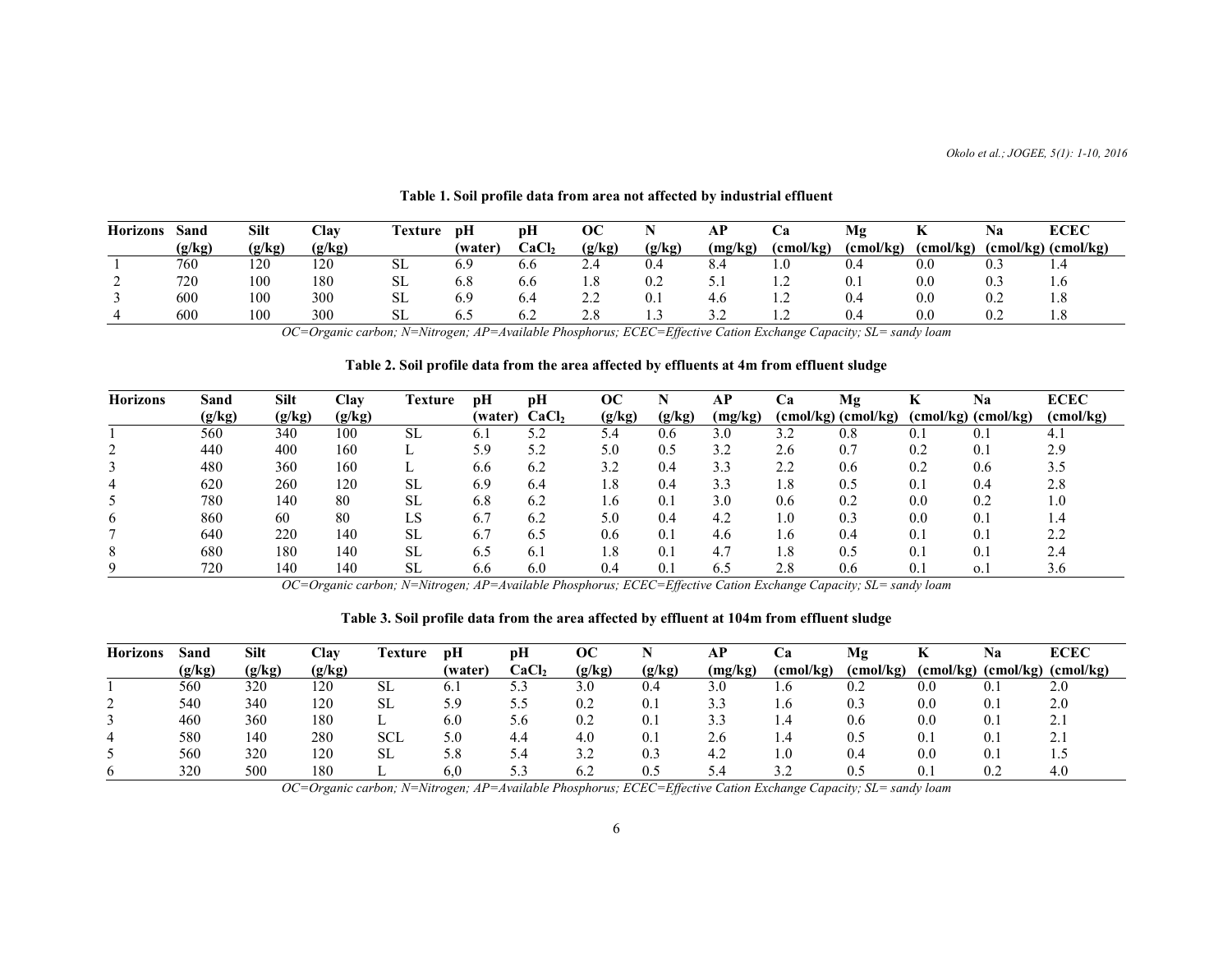| <b>Horizons</b> | Sand   | Silt   | Clav   | l'exture | pН      | рH                | OС     |                                                | AD. | Ċа                            | Mg  | n.                 | Na        | <b>ECEC</b> |
|-----------------|--------|--------|--------|----------|---------|-------------------|--------|------------------------------------------------|-----|-------------------------------|-----|--------------------|-----------|-------------|
|                 | (g/kg) | (g/kg) | (g/kg) |          | (water) | CaCl <sub>2</sub> | (g/kg) | $\left[\mathbf{g}/\mathbf{k}\mathbf{g}\right]$ |     | $(mg/kg)$ (cmol/kg) (cmol/kg) |     | $(\text{cmol/kg})$ | (cmol/kg) | (cmol/kg)   |
|                 | 700    | 140    | 160    | SL       | .4      | 6.2               | 0.2    | 0.1                                            |     | $\sim$<br>$\overline{a}$      | 0.6 | 0.0                | 0.8       | ں . ب       |
| ∼               | 760    | 160    | 80     | SL       |         | 6.2               | 0.2    | $0.1\,$                                        | 2.8 | 0.4                           | 0.2 | 0.0                | 0.4       | 1.0         |
|                 | 560    | 360    | 80     | SL       |         | 6.7               | 0.8    | 0.1                                            |     | 0.8                           | 0.3 | 0.0                | 0.7       | 1.8         |
| 4               | 740    | 160    | 100    | SL       | 6.8     | J.                | 0.8    | 0.1                                            |     |                               | 0.3 | 0.0                | 0.1       | 1.0         |
|                 | 660    | 240    | 100    | SL       | 0.3     | 57<br>ັ.          |        | 0.1                                            |     | .                             | 0.3 | 0.0                | U.1       |             |

# **Table 4. Soil profile data from the area affected by effluents at 204 m from effluent sludge**

*OC=Organic carbon; N=Nitrogen; AP=Available Phosphorus; ECEC=Effective Cation Exchange Capacity; SL= sandy loam*

| NOTE:       |        |                                           |
|-------------|--------|-------------------------------------------|
| H. depth    | $\sim$ | Horizon depth                             |
| ОC          |        | Organic carbon                            |
| N           |        | Nitrogen                                  |
| AP          |        | Available phosphorus                      |
| <i>ECEC</i> |        | <b>Effective Cation Exchange Capacity</b> |

# **Table 5. Summary of top soil variables**

| Soil var.      |                  | Mean             | Soil data interpretation |          |            |                     |        |
|----------------|------------------|------------------|--------------------------|----------|------------|---------------------|--------|
|                | Area             | Area             | t-value                  | % change | $Low\%$    | Medium%             | High % |
|                | unaffec.         | affected         |                          |          |            |                     |        |
| Sandg/kg       | $562 \pm 24.38$  | $535.5 \pm 109$  | $-1.2$                   | 4.6      |            |                     |        |
| Siltg/kg       | $362 \pm 23.32$  | $322.7 \pm 51.6$ | $-3.7$                   | 11       |            |                     |        |
| clayg/kg       | $78.8 \pm 12.69$ | $141.6 \pm 0.81$ | 9.7                      | 81       |            |                     |        |
| pH(H2O)        | $7.81 \pm 0.39$  | $6.3 \pm 0.86$   | $-13$                    | 20       | $8.5 - 9$  | $5.6 - 6$           | <4.5   |
| pH(cacl2)      | $6.92 \pm 0.46$  | $5.69 \pm 0.86$  | $-9.1$                   | 18       | , 2, 3     | 22                  | , 2, 3 |
| OC(g/kg)       | $0.76 \pm 0.46$  | $5.55 \pm 3.96$  | 10                       | 630      | $\leq$ 2   | $2$ to $3$          | >3     |
| N(g/kg)        | $0.15 \pm 1.48$  | $1.02 \pm 2.16$  | 7.1                      | 580      | $0-1.5$    | $0.15 - 0.2$        | >0.2   |
| APmg/kg        | $5.09 \pm 1.48$  | $5.29 \pm 2.16$  | 0.5                      | 3.7      | $0 - 10$   | $10 \text{ to } 20$ | >20    |
| Ca(cmol/kg)    | $1.12 \pm 0.52$  | $2.32 \pm 1.73$  |                          | 94       | $0 - 2$    | $2$ to 5            | >5     |
| $Mg$ (cmol/kg) | $0.31 \pm 0.14$  | $0.83 \pm 0.72$  | 5.9                      | 165      | $0 - 0.3$  | $0.3 - 1$           | >1     |
| $K$ (cmol/kg)  | $0.9 \pm 0.07$   | $0.1 \pm 0.06$   | $-5.6$                   | 89       | $0 - 0.15$ | $0.15 - 0.2$        | >0.3   |
| $Na$ (cmol/kg) | $1.06 \pm 0.09$  | $0.25 \pm 0.14$  | $-4.5$                   | 76       | $0 - 0.1$  | $0.1 - 0.3$         | >0.3   |
| ECECcmol/kg    | $3.46 \pm 1.56$  | $3.48 \pm 2.59$  | $\theta$                 | 0.6      | $\leq$ 4   | 4 to 10             | >10    |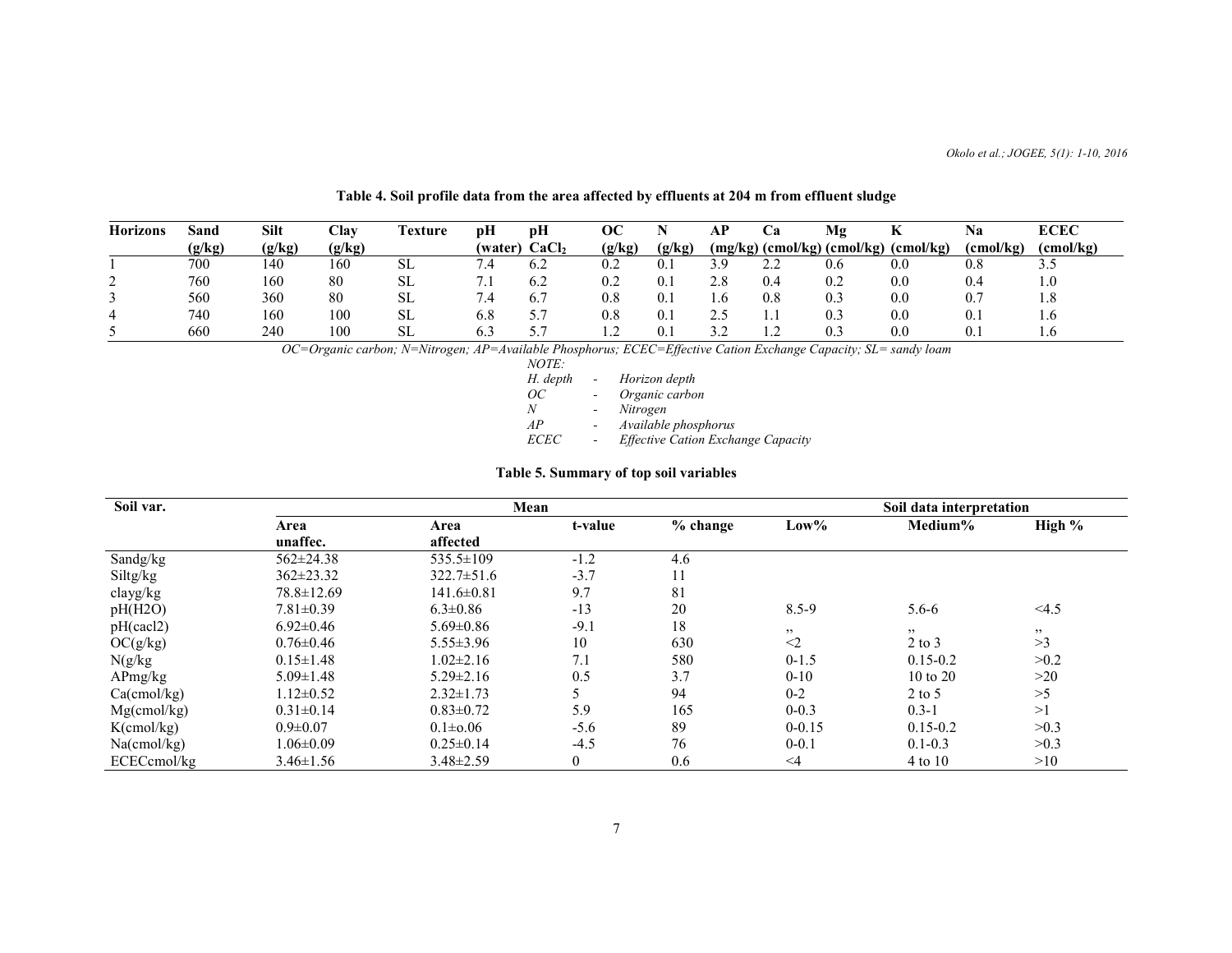Within the horizons of profile pits affected by the effluent, the exchangeable bases; Ca, Mg, K and Na were significantly higher than what was obtained at the horizons of the control area as shown on Tables 1- 4. This shows that the effluents are laden with Ca, Mg, K and Na. This is evident on Plate 1 and 4 which shows how the effluent destroyed farmland of the inhabitants. The acceptable base saturation limit for sodium is 15% (exchangeable sodium percentage). Exchangeable percentage higher than 15% results in soil dispersion, poor water filtration and possibly sodium toxicity to plants. The reverse happens when it is low [29]. The lower content of these elements at the unaffected area may be attributed to high pH. At higher pH, the solubility of plant nutrient is induced. But, soil pH does not affect nutrient availability in soils and nutrient uptake by plants [30].

Similarly, in the top soil, Ca and Mg were significantly higher at the affected area than at the unaffected area while K and Na were lower at the affected area than at the unaffected area as shown on Tables 1-4. The concentration decreases as one move away from the dump as shown on Tables 2-4. The concentration at the sampled areas was not significantly different from each other at P<0.05 and their concentration were not also significant. K is a monovalent cation while Ca and Mg are divalent, therefore the bond or force of attraction between K and soil micelle is weaker, and so the cation is much more susceptible to leaching than exchangeable Ca and Mg. Their individual concentrations and ratios also affect the availability of one another. It was observed that the exchangeable bases had their highest values at the top soils and at the first horizons of the profile pits. These values decrease down the profile and as one move away from the effluent sludge. The change percentages of these metals (Ca, Mg, K, and Na) are; 94%, 164.5%, 88.9% and 76% respectively.

Effective Cation Exchange Capacity in the horizons of profile pits area not affected by the effluent was lower than that at the affected area as shown on Tables 2-4, although at the top soils, there was no difference in their values at different distances from the effluent sludge, generally, the presence of ECEC in both the affected and unaffected area was not significant at  $p>0.05$ . The mean value of top soil ECEC at the site not affected by industrial effluent was 3.45% (Table 1) while that of the area affected was 3.48% (Tables 2-4). Their change % difference was 0.58%. The ECEC was highest at the affected pit 4m away from the effluent sludge (4.1 cmol-kg) and decreased down the horizon as shown on Table 2. There was no significant difference between the concentrations obtained at different horizons of the pit not affected by effluent as shown on Table 1 but there

was a significant difference at the top soils. The value of ECEC decreased as pits shifted away from the sludge. The moderate value of ECEC at the affected area goes to buttress the claim that tannery sludge could be an excellent material for soil amendment as it was found to improve the physical properties of soil and contain considerable amount of plant nutrient [23,31-35]. The low value of ECEC is an indication of activity of clay characteristic of Kaolinite [36,37]. The relative ability of soils to store one particular group of nutrient, the cation is referred to as Cation Exchange Capacity [38-40]. Cation held on the clay and organic matter particles in soils can be replaced by other cations, thus, they are exchangeable, example, potassium can be replaced by cation such as Ca or H. The total number of cation a soil can hold or its negative charge is the CEC [39,40]. The increase in CEC leads to increase in negative charge, this increase the amount of cation that can be held. Increase in organic matter content of a soil increases its CEC.

#### **4. CONCLUSION**

This study has revealed that the soil quality at the industrial area is significantly influenced by effluent discharge from the industries (Tanneries, Beverage and Textile) located in the area. The presence of great values of some physical and chemical elements that were above the standard laid by the monitoring bodies for these industries underscores the need for the monitoring bodies to ensure that these industries treat their effluent thoroughly in – house before sending them out to the environment.

## **COMPETING INTERESTS**

Authors have declared that no competing interests exist.

#### **REFERENCES**

- 1. FEPA/FMENV. Guidelines and standards for environmental pollution control in Nigeria; 1991.
- 2. Gwam CU. Toxic wastes and human rights. Summer / Fall. 2000;8(2):185–196.
- 3. Martinez T, Lartigu J, Pavilaperez M. Navarrete, Zarazua G, Lopez C, Cabrera L, Ramirez R. Metallicpollution in Mexico Valley. Presented in  $16<sup>th</sup>$  International conference on application of accelerators in research an/47588 industry at American Institute of Physics. 2001;512–515.
- 4. Hisseien A, Kamga R. Mahamat, TN. Physicochemical analysis of Loone River water at Moundou City in Southern Chad.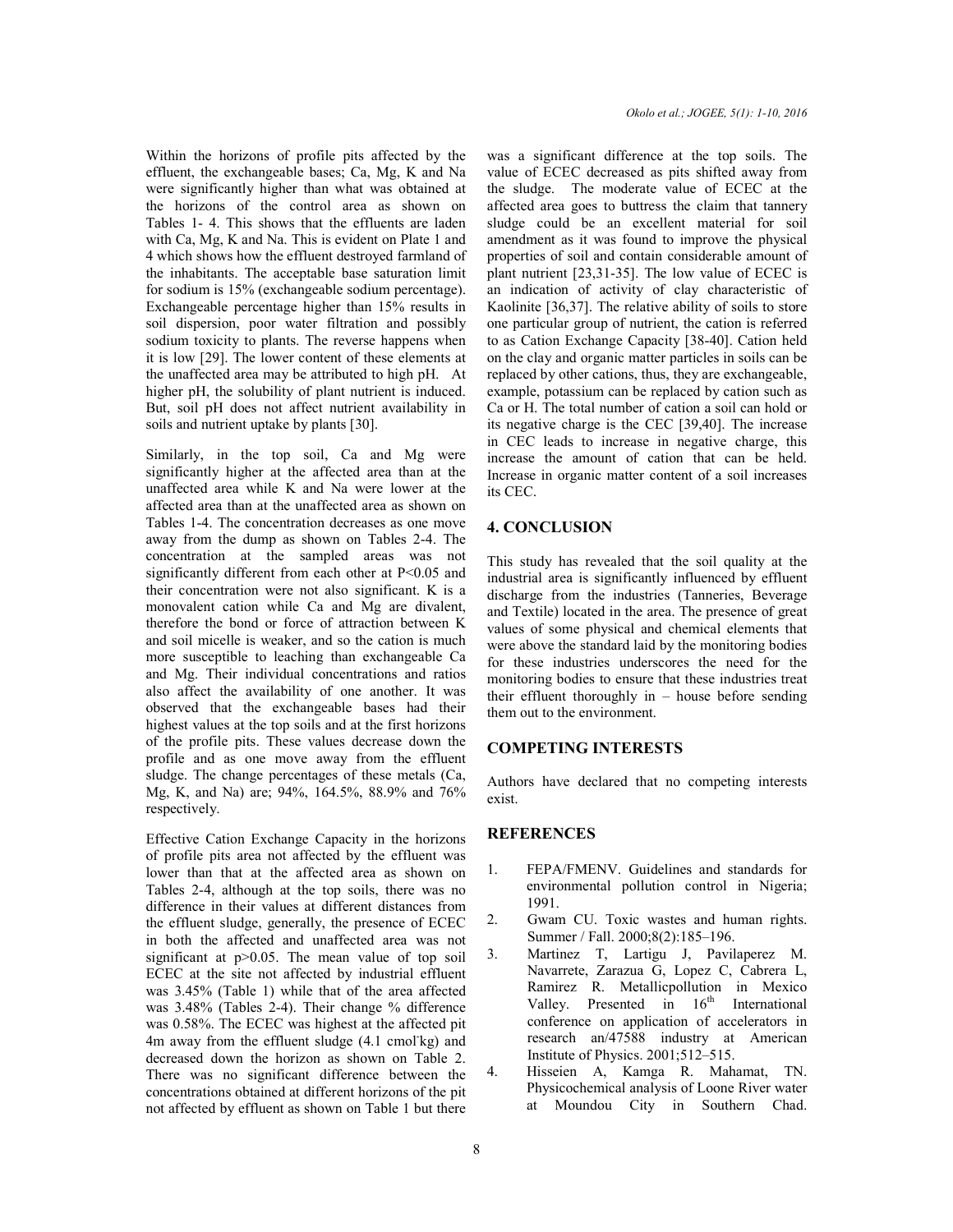International Journal of Biology and Chemical Sciences. 2015;9(3):1654–1664.

- 5. Lin HS, Wong G. Li. Heavy metal content of rice and shell fish in Taiwan. J. Food Drug Analysis. 2004;(12):167–174.
- 6. Bebson NU, Anake WU, Olanrewaju IO. Analytical relevance of trace metal speciation in environmental and physicochemical systems. American Journal of Analytical Chemistry. 2013;4:633–641.
- 7. Oyelola OT, Ajiboshin, IO, Raimi L, Raheem S. Igwe CN. Entreprenueship for sustainable growth in Nigeria. Journal of Sustainable Development Studies. 2013;2(2):197–215.
- 8. Horne RA. The chemistry of the environment. John Willy and Sons; 1987.
- 9. Ahmed FM, Wan Zuhairi WY, Mohd RT, Abdul RS. Ground water and soil vulnerability in the Langat Basin, Malasia. European Journal of Scientific Research. 2009;27(4):628-635.
- 10. Nelson DW, Sommers LE. Total carbon, and organic matter. In: Black, C,A., ed. Methods of soil analysis. Part 3. chemical method. Soil Science of America and American Society of Agronomy, Madison, WI, USA. 1996;961-1010.
- 11. Swaminathan R, Post V. Solidification and stabilization of tannery sludge. UNIDO Regional Program for Pollution Control in the Tanning Industry in South Africa. 1998;7-8.
- 12. Rhoades JD. Cation exchange capacity, In: A.L Page, R.H. Miller and Keeney, D.R. (eds) Methods of soil analysis. Part 2. Chemical and Microbiological Properties, Soil Science Society of America, Madison, Wisconsin. 1982;149-157.
- 13. Ivanov K, Zaprjanova P, Angelova V. World congress of soil science. Soil solution for a changing World. Brisbane, Australia. Published in DVD; 2010.
- 14. Aruleba JO, Ogunkunle AO. Characterisation, classification and suitability evaluation of the forest- savanna soils of Uyo. Nigerian Journal of Soil Sciences. 2006;16:10-13.
- 15. Hosseinzadeh M, Bidhendi GN, Torabian A. Mehrdadi N. Evalution of membrane bioreactor for advanced treatment of industrial wastewater and reverse osmosis pretreatment. Journal of environmental Health Sciences and Engineering. 2013;11:34.
- 16. Thomas GW, Hargrove WL. The chemistry of soil acidity. In: Soil acidity and liming. Adams, F. (ed). American Society of Agronomy, Inc., Madison, WI. 1984;3-56.
- 17. College of Tropical Agriculture and Human Resources CTAHR. Soil Nutrient Management for Maui County; 2015.
- 18. Sanchez PA. Properties and management of soils in the tropics. Wiley, Chichester; 1976.
- 19. Reeuwijk LP. Procedure for soil analysis. international soil reference and information center. Netherlands. 1986;(9):1-119.
- 20. Euroconsult (ILACO, B.V). Agricultural compedium: For rural development in the tropics and subtropics. Elsevier. Amsterderm-Oxford- NewYork- Tokyo. 1985;783.
- 21. Landon JR. (Ed). Booker topical soil manual. A hand book for soil survey, agricultural land evaluation in the tropics and sub tropics. Paper – back edition. Longman Sci. and technical, U.K. 2001;474.
- 22. Haigh MJ. Towards soil quality standard for reclaimed surface coal-mine lands. Towards sustainable land use: Futhering cooperation between people and institutions. Blume, H.P. (ed*).* Advances in Goecology. 1998;31.
- 23. Chakraborty RN. Some aspects of treatment and disposal of tannery wastes. Proc. Symp. On "Treatment and Disposal of Tannery and Slaughter House" CLRI, Madras; 1972.
- 24. Carre MC, Vullimet A. Environment and Tannery, Center Technique, Du cuir Lyon France; 1993.
- 25. Harihara CR, Rajagopalan R, Pillai SC. Curr, Science. 1987;10:187.
- 26. Jones MJ, Wild A. Soils of the West African Savanna. Commonwealth bureau of soil tech. common. Harpenden, England. 1975;55.
- 27. Brady NC, Weil RR. The nature and properties of soils. New Jersey Prentice – Hall; 2002.
- 28. Mizota C, Reeuwilk LP. Clay mineralogy and chemistry of soils formed in volcanic parent materials in diverse climate regions. International Soil Reference and Information Center (ISRIC). Soil Monograph. 1989;2.
- 29. Spectrum Analytical Inc. Understanding CEC, Buffer and pH %; 1997.
- 30. Agboola AA, Corey RB. The relationship between soil pH., O.M., Av. P. and exch. bases. and elements in maize tissue. Soil Science. 1973;115:367- 375.
- 31. Frank R. The use of biosolids from waste water treatment plants in agriculture. Journal of Environment. and Health. 1998;9(4):165-169.
- 32. Naidu R, Smith L, Mowat D. Kookaria RS. Soil-plant transfer of G from tannery waste sludge. Result from a Glasshouse study in: Naidu, et al. (ed Towards Better Management of Soils contaminated with tannery waste. Proceedings of a workshop held at the Tamil Nadu Agricultural University, Coimbatone. India; 1998.
- 33. Tudunwada TY. The effects of some soil amendment materials on heavy metal in the